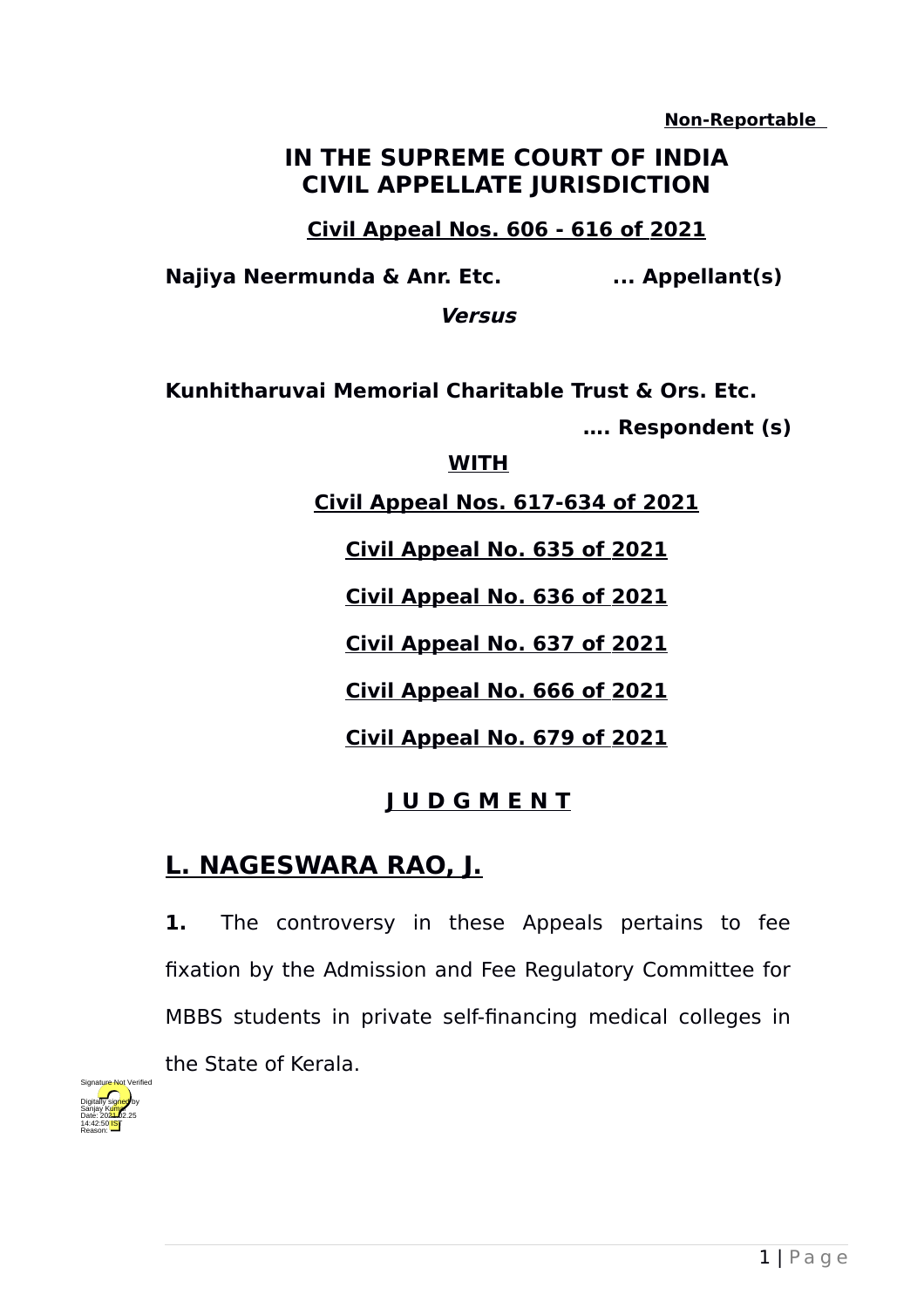<span id="page-1-0"></span>**2.** Pursuant to the judgement of this Court in **P.A. Inamdar & Ors.** v. **State of Maharashtra & Ors. [1](#page-1-0)** , the State of Kerala enacted Kerala Professional Colleges or Institutions (Prohibition of Capitation Fee, Regulation of Admission, Fixation of Non-Exploitative Fee and Other Measures to Ensure Equity and Excellence in Professional Education) Act, 2006. The Rules framed under the said Act came into force *w.e.f.* 2006. The said Act was replaced by Kerala Medical Education (Regulation and Control of Admission to Private Medical Educational Institutions) Act, 2017 (hereinafter referred to as "the 2017 Act"). Certain provisions of the 2017 Act were challenged by way of Writ Petitions filed in the High Court of Kerala. The fixation of admission fee for all the medical colleges in the State of Kerala provisionally at Rs. 5 Lakh by the Admission and Fee Regulatory Committee was also subject matter of challenge in the said Writ Petitions. Section 8 of the 2017 Act delineates the powers and functions of the Admission and Fee Regulatory Committee (hereinafter referred to as "the Committee") constituted under Section 3 of the 2017 Act. Section 8(1)(a) provides that the Committee can direct a private aided or unaided medical institution to furnish the required information along with necessary material for 1 (2005) 6 SCC 537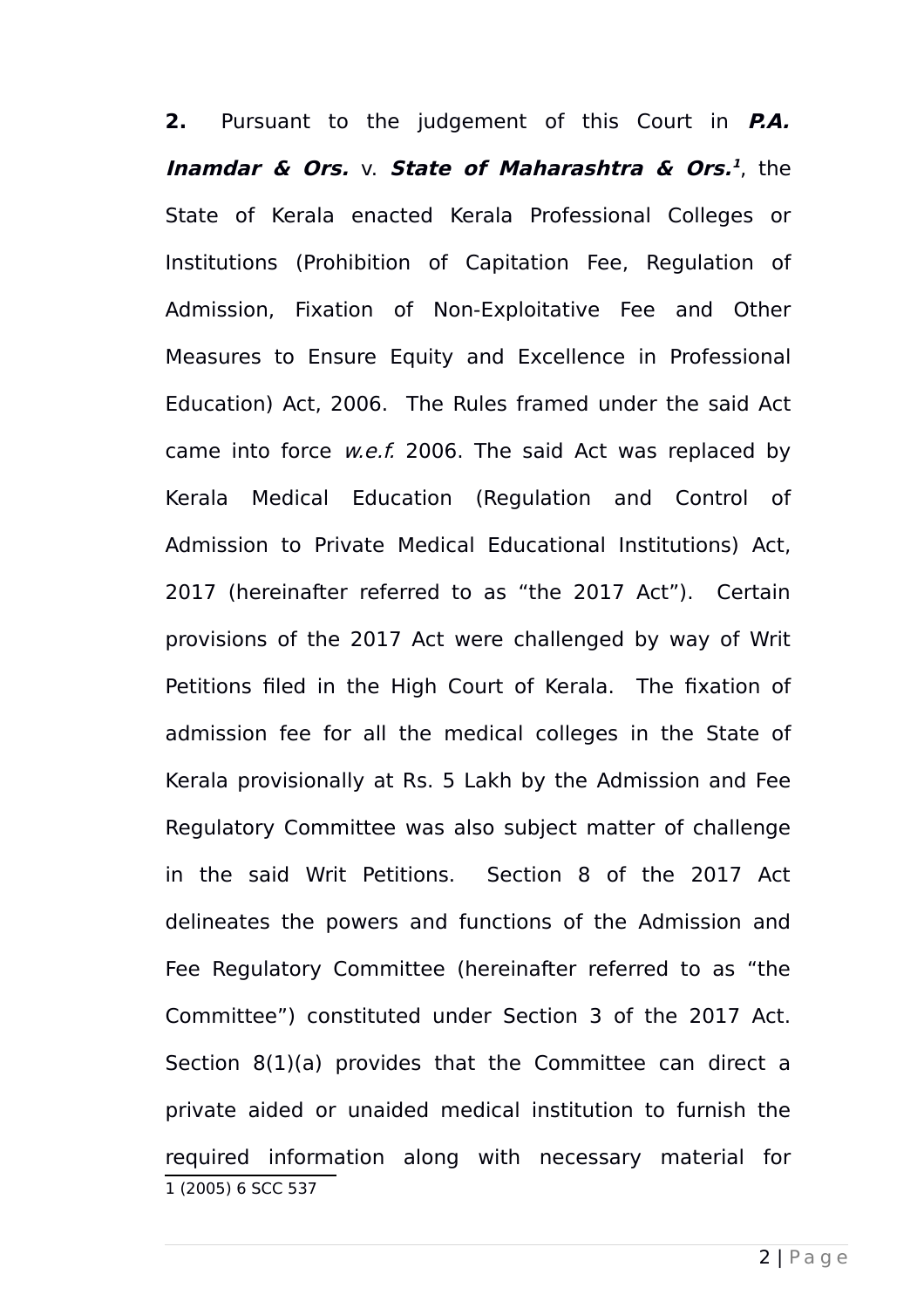enabling the Committee to determine the fee that may be charged by the institution in respect of each medical course. Section 11 of the 2017 Act mentions the factors that are to be taken into account by the Committee for determination of the fee to be charged by a private aided or unaided medical institution. The challenge to Sections 8(1)(a) and Section 11 of the 2017 Act was rejected by the High Court in its judgment dated 02.11.2017. However, the High Court held that fixation of fee provisionally was *ultra vires* the 2017 Act. After examining the law laid down by this Court in **T.M.A. Pai Foundation & Ors.** v. **State of Karnataka & Ors. [2](#page-2-0)** , **Islamic Academy of Education** v. **State of Karnataka & Ors. [3](#page-2-1) , P.A. Inamdar** (supra) and **Modern Dental College & Research Centre & Ors.** v. **State of Madhya Pradesh & Ors. [4](#page-2-2)** with respect to fixation of fee for professional courses in unaided medical colleges, the High Court of Kerala held that the institutions shall propose the fee structure and the scrutiny by the Committee shall only be for the purpose of ensuring that such fee is not exploitative and that the institutions are not indulging in profiteering or collecting capitation fee. According to the High Court, the Committee can formulate a policy of directing the colleges to submit

<span id="page-2-0"></span><sup>2</sup> (2002) 8 SCC 481

<span id="page-2-1"></span><sup>3</sup> (2003) 6 SCC 697

<span id="page-2-2"></span><sup>4</sup> (2016) 7 SCC 353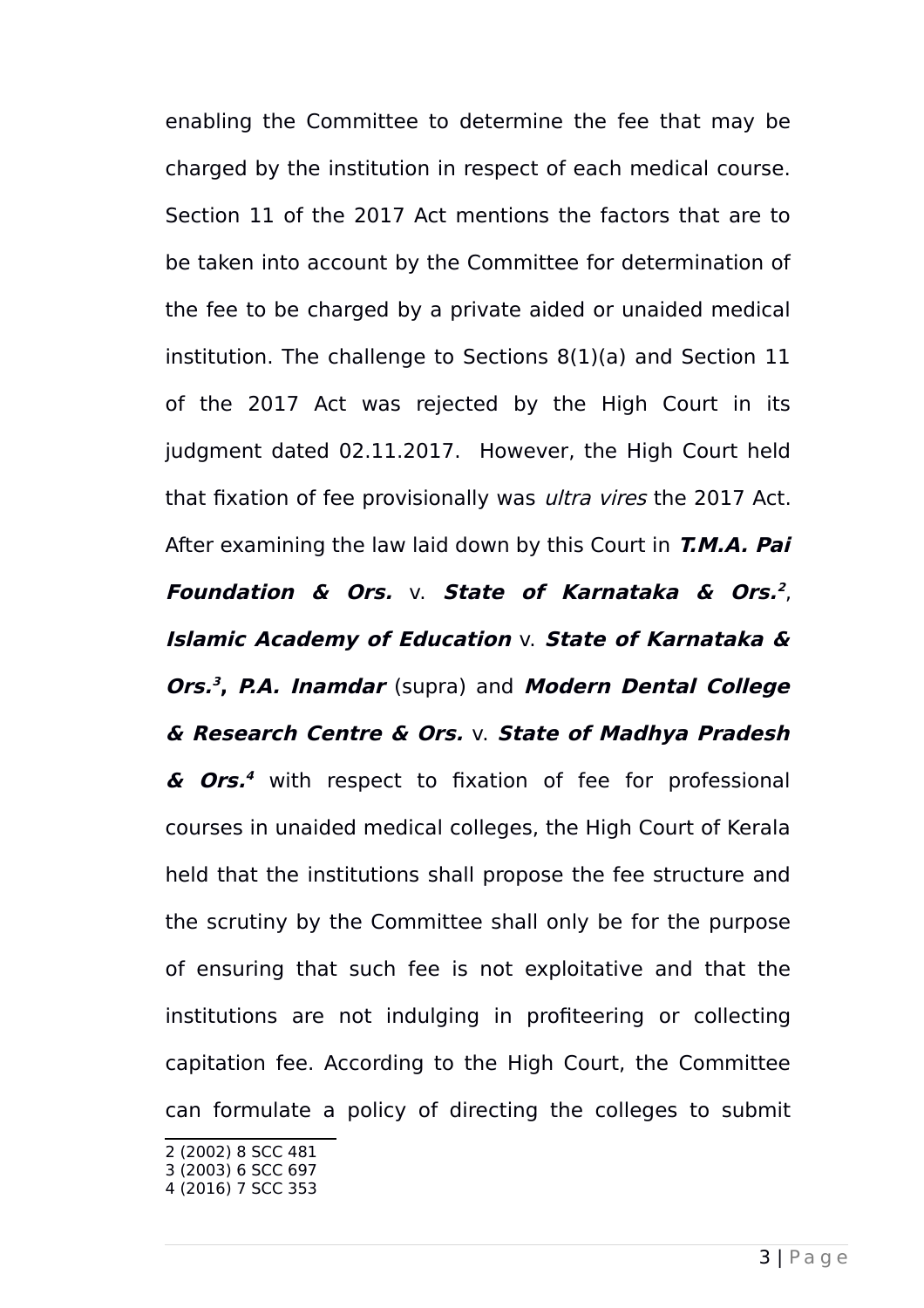audited accounts of previous years for the purpose of ascertaining that there is no profiteering by the institutions in fixing the fee. The High Court made it clear that the Committee cannot go into the desirability or appropriateness of the expenses incurred by the institution as per its own notions and standards. While disposing of the Writ Petitions, the High Court fixed a time schedule for finalizing the fee to be paid by students as it would be detrimental to the interests of both students and the institutions to keep the finalization of fee pending for a long time.

**3.** Consequent upon the judgment dated 02.11.2017 of the High Court, the Committee fixed fee for the MBBS course for the years 2017-18 and 2018-19 for private medical colleges. Dissatisfied with the fee fixed by the Committee, the managements of private self-financing medical colleges again approached the High Court by filing Writ Petitions which were heard and disposed of by the High Court on 28.02.2019. The principal contentions of the managements before the High Court were that the Committee acted in excess of its jurisdiction in fixing fee for the years 2017-18 and 2018-19 and that all the members of the Committee were not parties to the order of fee fixation. Considering the first point of the Committee acting in excess of the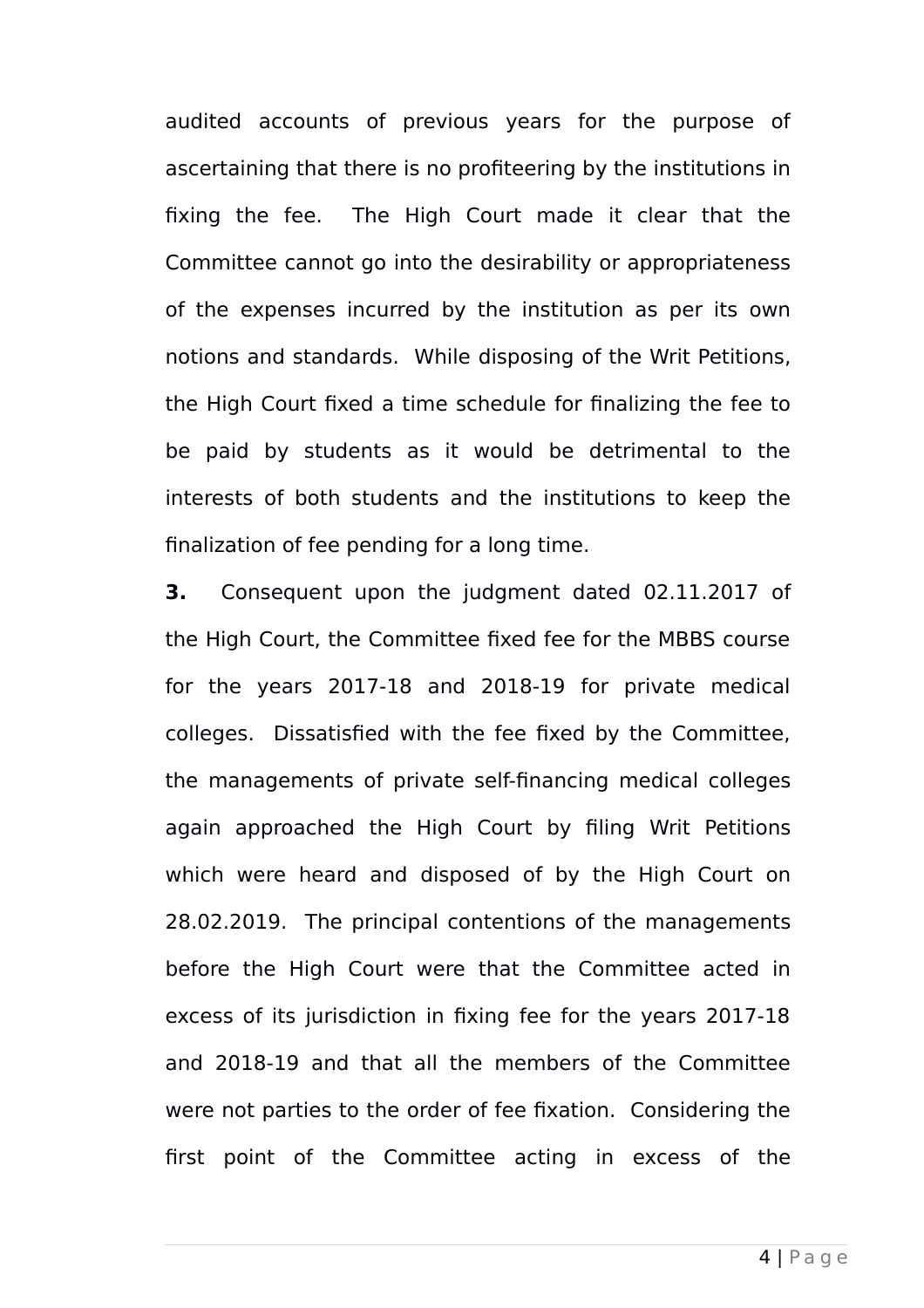jurisdiction vested in it by the 2017 Act, the High Court was of the opinion that the Committee was empowered to ensure that the fee fixed by the institutions was reasonable. The contention of the managements that the proposal made by them in respect of the fee to be collected from the students has to be accepted by the Committee which does not have the power to disallow any expenditure, was not accepted by the High Court. That the Committee lacked the power to fix a fee different from the one proposed by the managements was also rejected by the High Court. After carefully considering the judgments of this Court relating to fee fixation and the judgments of the High Court on the same point, a Division Bench of the High Court of Kerala in its judgment dated 28.02.2019 observed that the Committee has the power to examine whether the fee proposed by the managements of private self-financing medical colleges was not excessive and non-exploitative, apart from considering that the surplus proposed was reasonable and was being ploughed back into the institution. The managements of private self-financing medical colleges were directed to cooperate with the Committee by furnishing all the accounting details as directed by the Committee. It is important to note that the High Court observed that the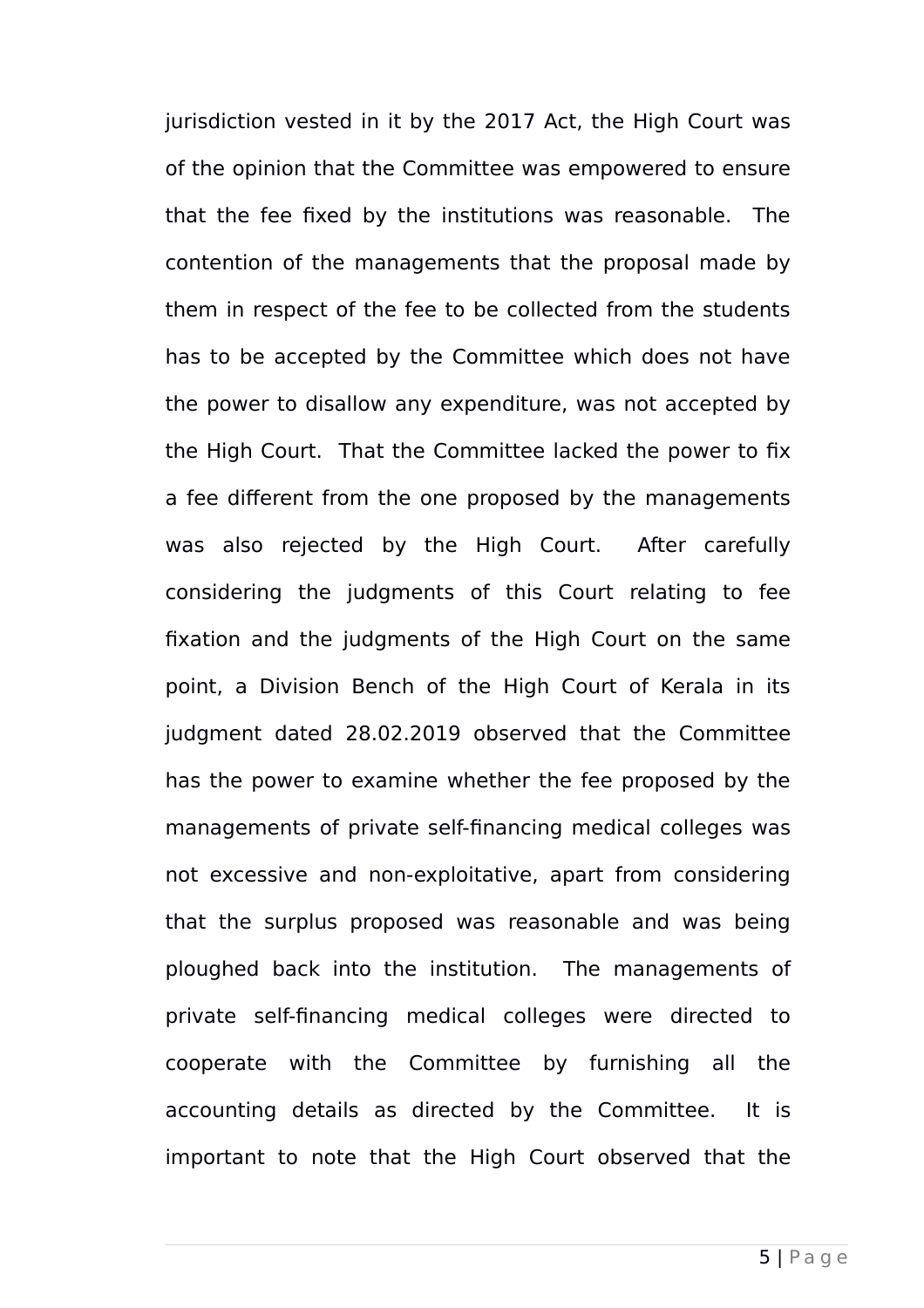Committee has the power to examine the material furnished by the institutions for eliminating impermissible ingredients so as to arrive at a reasonable fee that can be charged by the management. As all members of the Committee were not present during the decision-making process of fixation of fee, the High Court set aside the order passed by the Committee. The Committee was directed to pass fresh orders for fixing the fee in accordance with law at the earliest. The Committee issued fresh orders in July, 2019 in respect of fixation of fee for MBBS Course for the years 2017- 18 and 2018-19. Proceeding on the premise that the orders passed earlier fixing the fee were set aside by the High Court for lack of quorum, the Committee did not re-examine the proposals made by the managements earlier. The Committee reiterated the fee that was fixed for the medical colleges in its earlier orders. The managements of private self-financing colleges approached the High Court of Kerala by filing Writ Petitions challenging the orders passed by the Committee by which the fee fixed for the years 2017-18 and 2018-19 had been repeated again. By an order dated 14.01.2020, the High Court directed the managements of private self-financing colleges to provide a statement,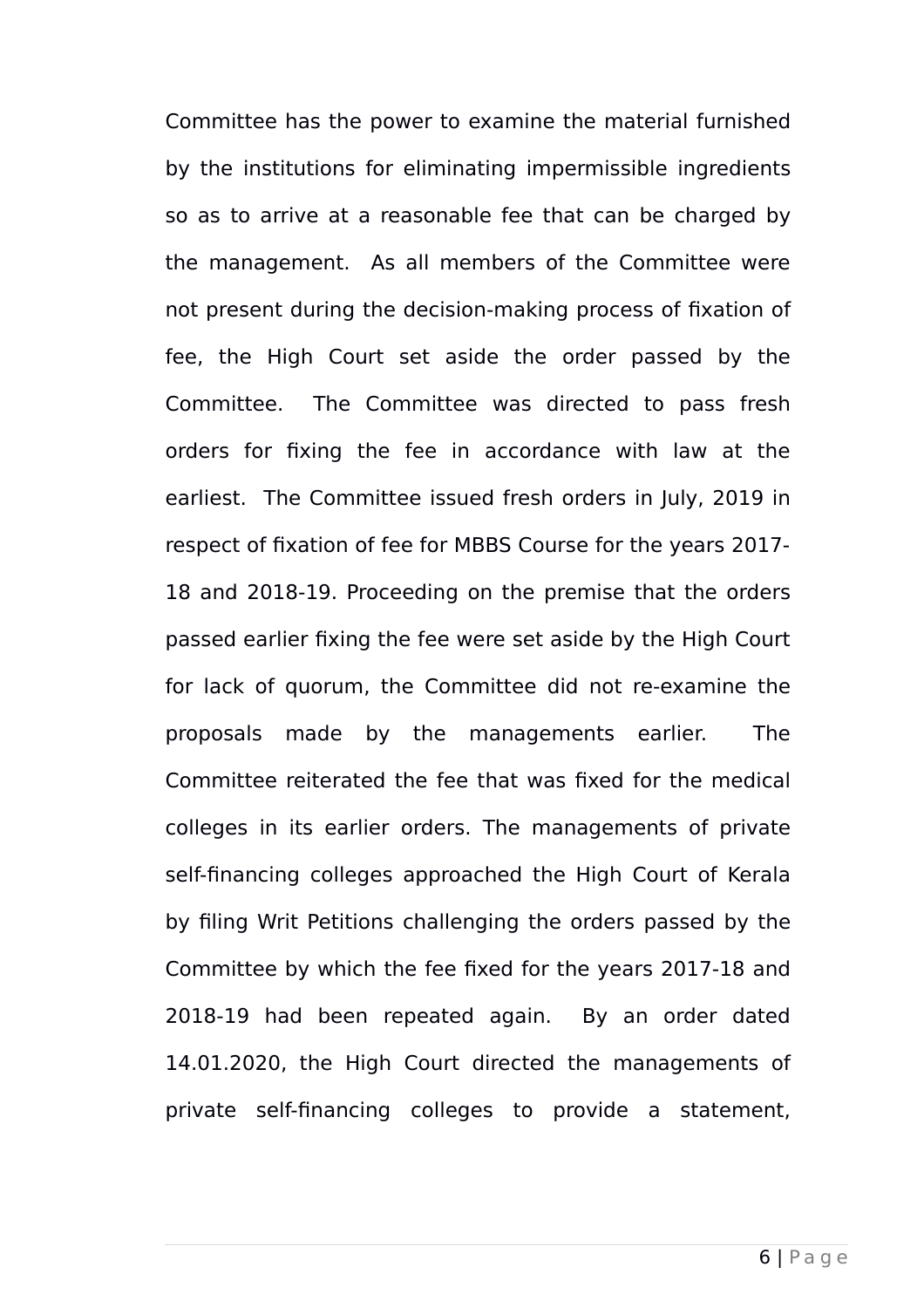accompanied with an affidavit and a list of documents within

a period of 3 weeks from the date of the order, relating to:

- a. The cost of land and building with date of acquisition of land and construction of building,
- b. Listed value of infrastructure,
- c. List of equipment, its value and approximate life,
- d. The salary and allowances paid to the teaching and
- non-teaching staff, e. The expenditure on administration and maintenance
	- of the medical educational institution,
- f. Any other expenditure, and
- g. Surplus for future development.

**4.** Prima facie, the High Court was convinced that the Committee did not reconsider the matter after the judgment of the High Court dated 28.02.2019. The High Court was convinced that the orders passed by the Committee fixing fee for the years 2017-18 and 2018-19 suffered from the vice of non-application of mind. The order dated 14.01.2020 was subject matter of challenge in the SLPs filed in this Court which were disposed of on 06.03.2020 with a request to the High Court to decide the Writ Petitions. The High Court was also given the liberty to decide whether it can itself decide the fee.

**5.** On 19.05.2020, the High Court disposed of the Writ Petitions in which orders passed by the Committee were assailed. After examining the orders passed by the Committee, the High Court was of the opinion that there was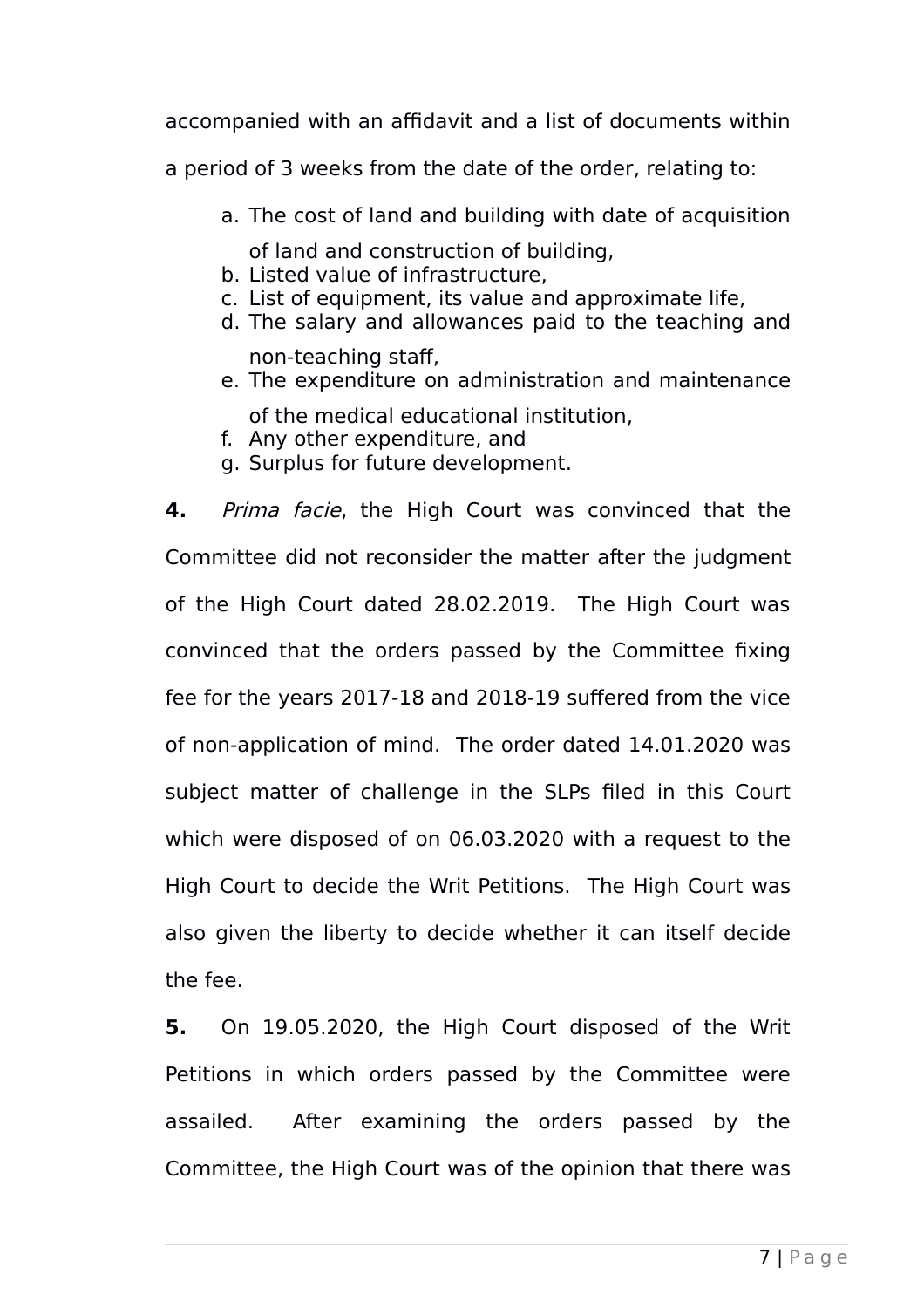no fresh consideration for fixation of fee in spite of directions issued by the Division Bench of the High Court in its judgment dated 28.02.2019. The High Court was not satisfied with the hearing that was given to the managements with an interval of 15 minutes. The failure on the part of the Committee in not reconsidering the matter of fee fixation was found fault with by the High Court. The High Court found it inappropriate to fix the fee by itself and remanded the matter back to the Committee to re-examine the proposals of the managements of private self-financing colleges and to pass suitable orders. The High Court gave a specific direction to the Committee to examine whether the estimate of the expenditure provided by the institutions are in accordance with the audited balance sheets and in the absence of audited balance sheets, in accordance with the provisional profit and loss accounts to be furnished by the managements. The High Court directed the Committee to examine the audited balance sheets only for the purpose of considering whether the expenditure that is shown by the managements should be excluded or not. The Committee was directed to arrive at a decision regarding fixation of fee without being influenced by its earlier orders. A fair opportunity was directed to be given to the managements of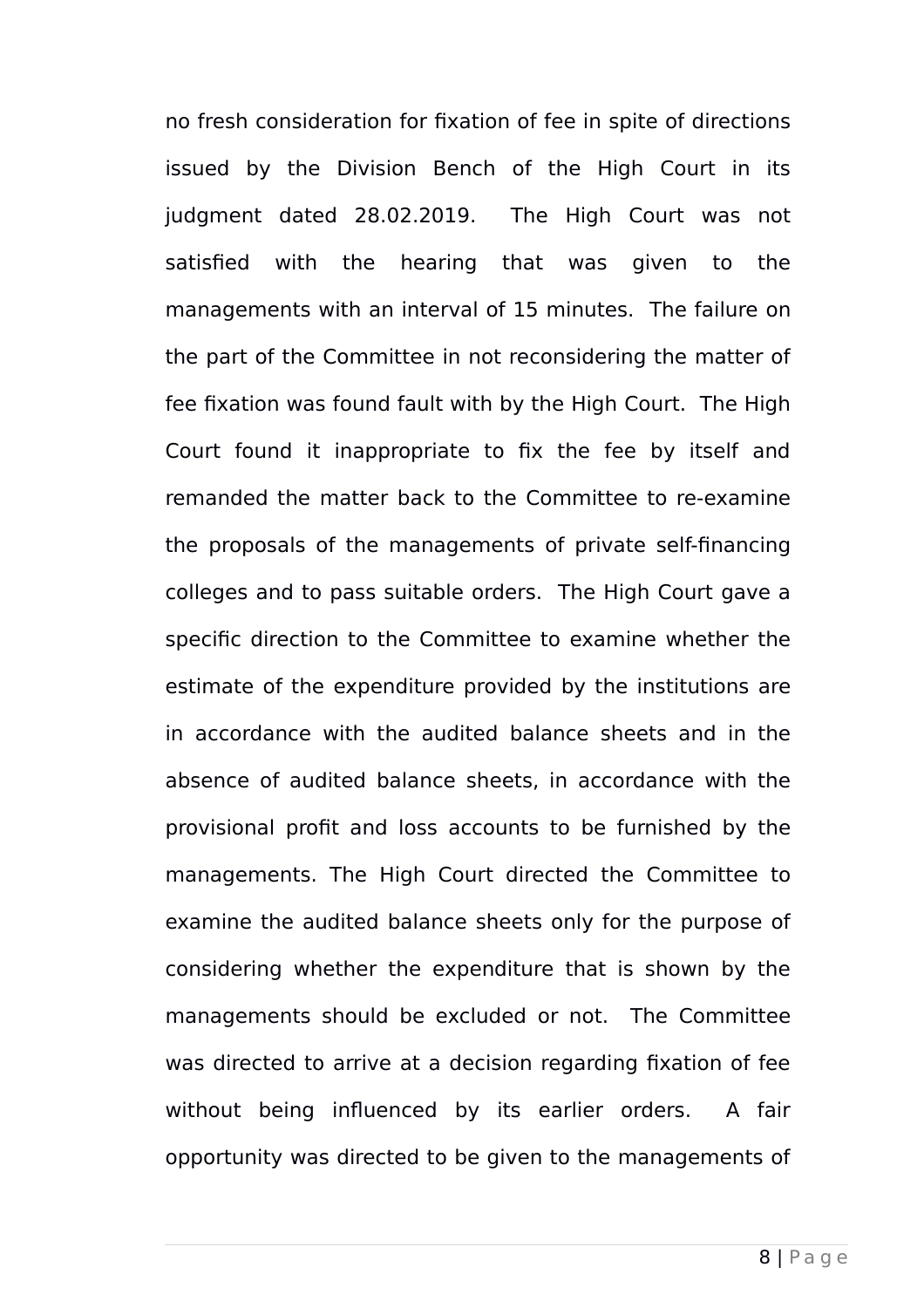private self-financing medical colleges. The State of Kerala and the students of private self-financing medical colleges have challenged the judgment dated 19.05.2020 by filing these Appeals.

**6.** We have heard Mr. Jaideep Gupta and Mr. Paramjit Singh Patwalia, learned Senior Counsel appearing on behalf of the State of Kerala, Mr. P.S. Narasimha, learned Senior Counsel, Mr. Raghenth Basant and Mr. Wills Mathew, learned counsel appearing on behalf of the students, Mr. Dushyant Dave and Mr. Shyam Divan, learned Senior Counsel appearing on behalf of the managements of private selffinancing colleges. The main contention of the State of Kerala is that the earlier orders of fee fixation for the years 2017-18 and 2018-19 have been upheld by the High Court in its judgment dated 28.02.2019. The matter was remanded back by the High Court only because the orders were passed without quorum. It was arqued on behalf of the State that the managements of private self-financing colleges were given an opportunity to furnish additional material, if any, which was not availed of. There was no necessity for reconsideration of fee fixation for the years 2017-18 and 2018-19 with which no fault was found by the High Court by its judgment dated 28.02.2019. The State of Kerala is also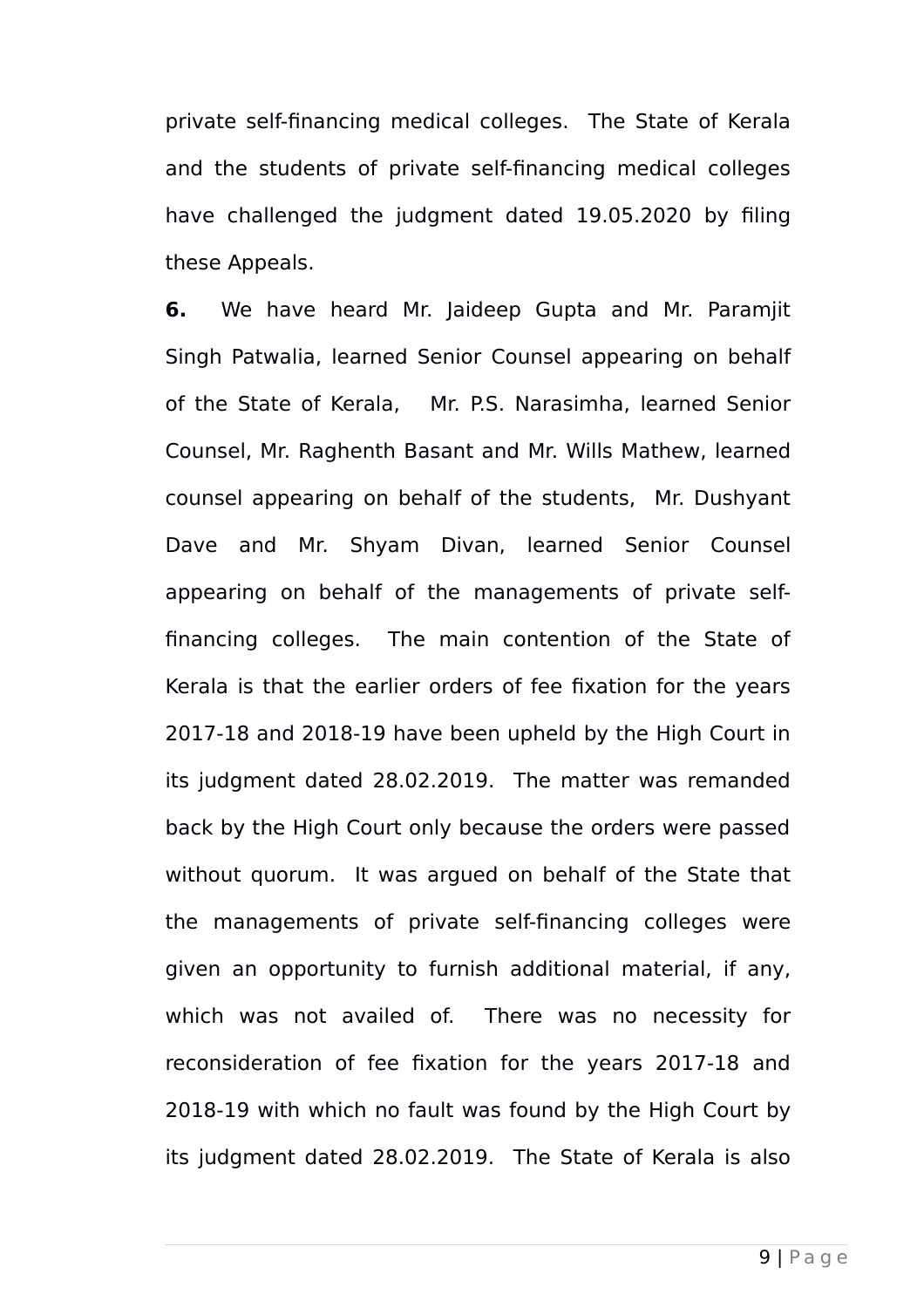aggrieved by the direction given by the High Court in the impugned judgment restricting the powers of the Committee in exercise of its jurisdiction to fix the fee. The directions given by the High Court are contrary to Section 11 of the 2017 Act, which refers to factors that have to be taken into account by the Committee for fee fixation. On behalf of the students, a submission was made that the fee fixed by the Committee is appropriate and should not be interfered with. A fervent appeal was made on behalf of the students that any revision of fee would impose financial burden on the students and their families. Relying upon the judgments of this Court, it was argued on behalf of the students that the fee charged by the private self-financing colleges should be reasonable.

**7.** The managements of private self-financing colleges stressed on the fact that they have a right guaranteed under Article 19 (1)(g) of the Constitution of India which can be curtailed only by reasonable restrictions. They have a right to establish and administer an institution without any undue interference. The case canvassed on behalf of the managements is that the power of the Committee is restricted to scrutinize the proposals made by them for charging the fee. No doubt, the managements should not be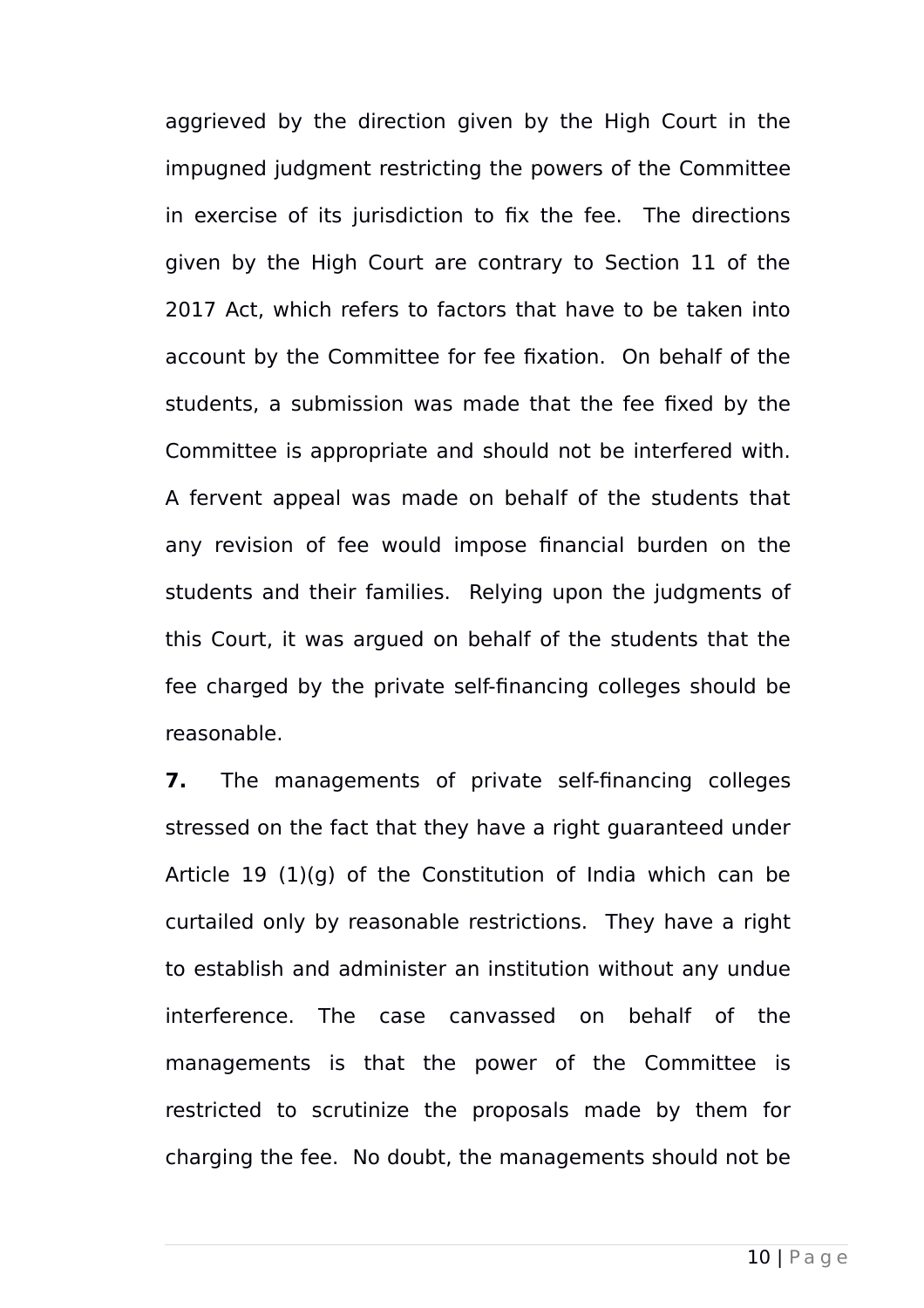permitted to charge excessive fee but reasonable surplus is permitted under Section 11 of the 2017 Act. Expenditure involved in running an institution along with reasonable profit is permitted by the statute. There is no error committed by the High Court in directing the audited accounts to be considered for fee fixation. Reference has been made to higher fee fixed for a Deemed University in Kerala and by other States to argue that the fee for the years 2017-18 and 2018-19 shall be fixed at par with those institutions. The submission of the management is that there should have been a *de novo* consideration after remand by the High Court on 28.02.2019. They have complained about the hearing that was given to them after the remand, wherein 19 private self-financing colleges were directed to be present before the Committee with an interval of 15 minutes, which is wholly unreasonable. The stand of the managements is that the fixation of fee for students pursuing medical courses 2017-18 onwards should not be delayed any further.

**8.** Fixation of fee payable by students pursing their medical courses in the State of Kerala since 2017-18 has not been finalized till date. One college complains of nonfinalization of fee from the year 2016-17. The students are continuing their education after remitting a provisional fee.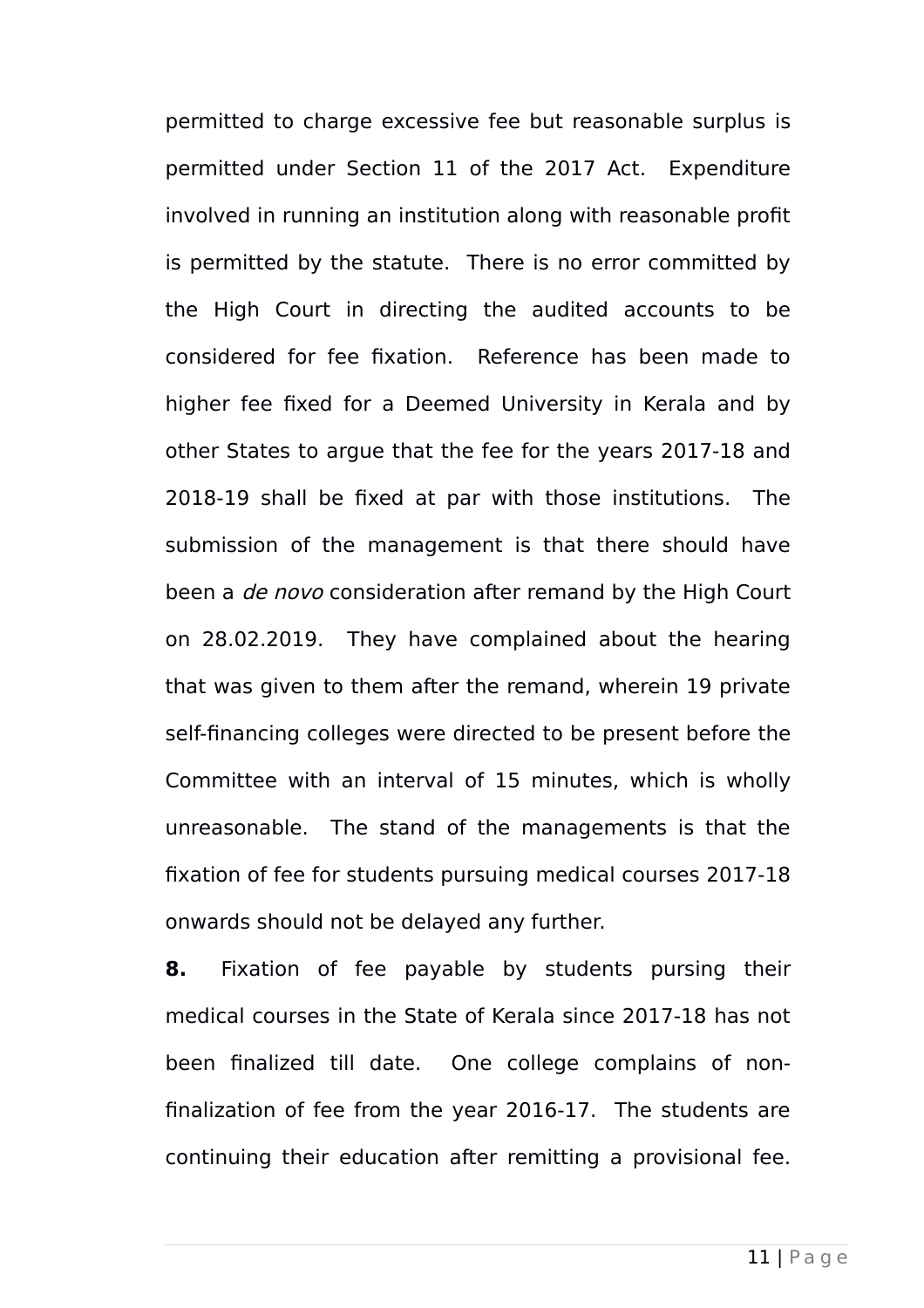Sections 8 and 11 of the 2017 Act which provide for the powers and functions of the Committee and the factors to be taken into account for fixation of fee have been upheld by the High Court. The exercise undertaken by the Committee for finalizing the fee payable by the students for the years 2017-18 and 2018-19 was examined by the High Court at the behest of the managements. The High Court by its judgment dated 28.02.2019 remanded the matter back to the Committee directing that fresh orders be passed. The State contends that the remand was for a limited purpose as the fee fixation by the Committee was set aside only because it lacked quorum and not otherwise. On the other hand, the managements insisted that the Committee had to reexamine the matter on remand by the High Court. If the remand was only on a technical ground of lack of quorum, the High Court would have mentioned it in its judgment dated 28.02.2019. The stand taken by the managements was accepted by the High Court in the impugned judgment. The High Court was of the firm opinion that the Committee ought to have considered the matter de novo and fixed the fee after giving an opportunity to the managements and after considering the proposals again. A close scrutiny of the judgement dated 28.02.2019 would not indicate that the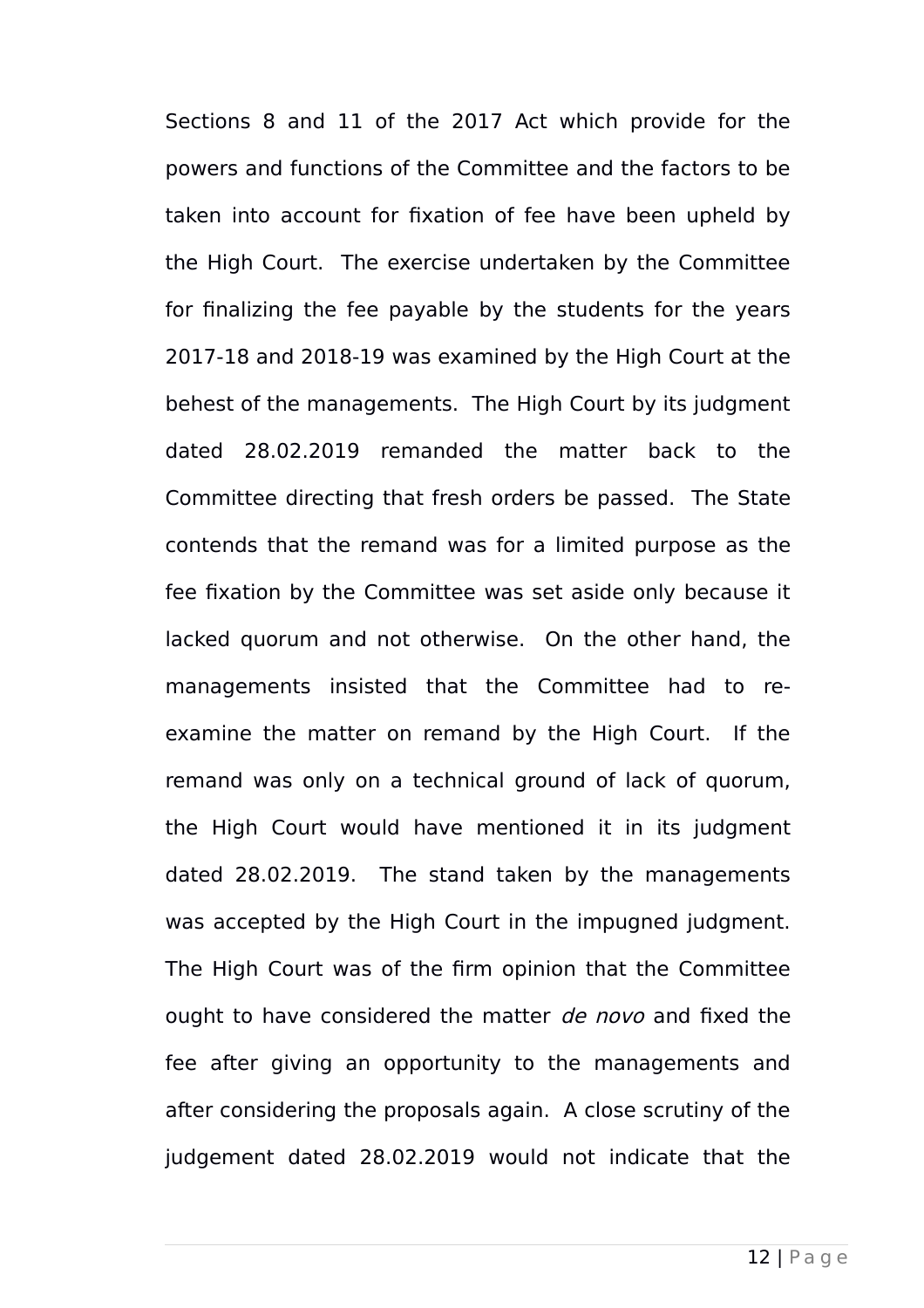remand was only for the purpose of curing the defect of lack of quorum. The High Court in its judgment dated 28.02.2019 considered the submissions of the managements that the Committee acted in excess of its jurisdiction conferred by Section 8 of the 2017 Act. The additional point raised by the managements that the fee was fixed without regard to the factors mentioned in Section 11 of the Act was also considered by the High Court in its judgment dated 28.02.2019. Moreover, the fee that was fixed by the Committee was not approved by the High Court in its judgment dated 28.02.2019. Nonetheless, the High Court held that the Committee should closely scrutinize the fee suggested by the managements to examine if fee proposed was not excessive and to eliminate any element of profiteering or collection of capitation fee. The managements were directed to co-operate with the Committee in the matter of fixation of fee. The powers and functions of the Committee and the factors to be considered by the Committee for fixation of the fee have been discussed by the High Court in its judgment dated 28.02.2019, without finally expressing its mind on the correctness of the fee fixed by the Committee. In the impugned judgment, the High Court rejected the contention of the students and the State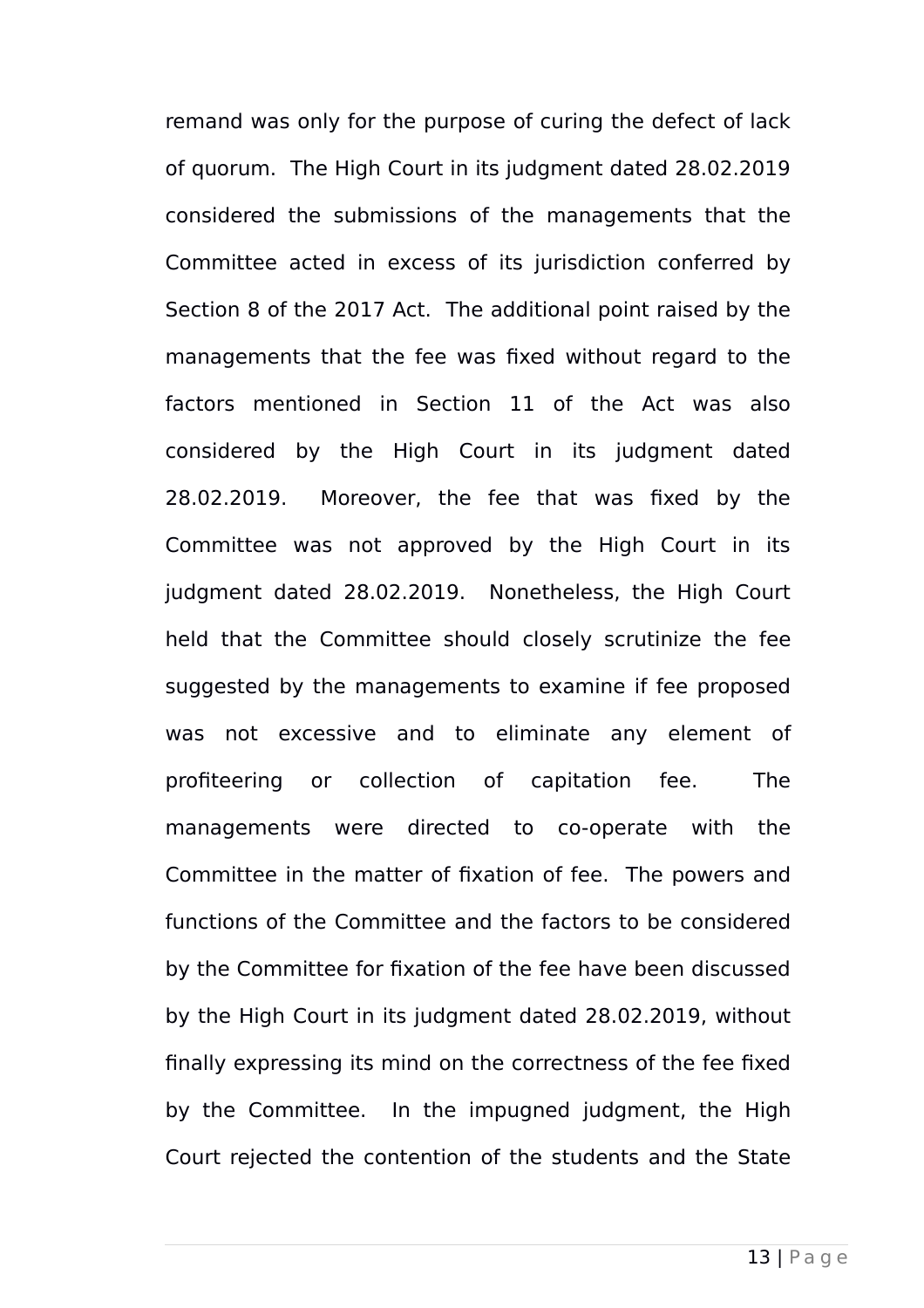of Kerala and held that the matter was not sent back for reconsideration only on the ground of lack of quorum. If the remand was only on this technical issue, the High Court would have specifically mentioned in the judgment. In any event, the High Court in the impugned judgment held that it was incumbent on the Committee to reconsider the proposals for fee fixation afresh, as the matter was remanded by the High Court after giving reasonable opportunity of hearing to the stakeholders. The fee fixation of the Committee is subject to an appeal as per provisions of the 2017 Act. Except laying down principles of fee fixation, the High Court did not examine the merits of any case while remanding the matter for reconsideration in accordance with law by its judgment dated 28.02.2019. The Committee shall reexamine the proposals of the Managements of Medical Colleges for the fixation of fee 2017-18 onwards.

**9.** The other issue that requires to be considered relates to the restrictions placed by the High Court in the matter of fixation of fee by the Committee. We find force in the submission of Mr. Jaideep Gupta, learned Senior Counsel appearing on behalf of the State, that no fetter can be placed on the exercise of power for fee fixation by the Committee, which shall be in accordance with the factors that are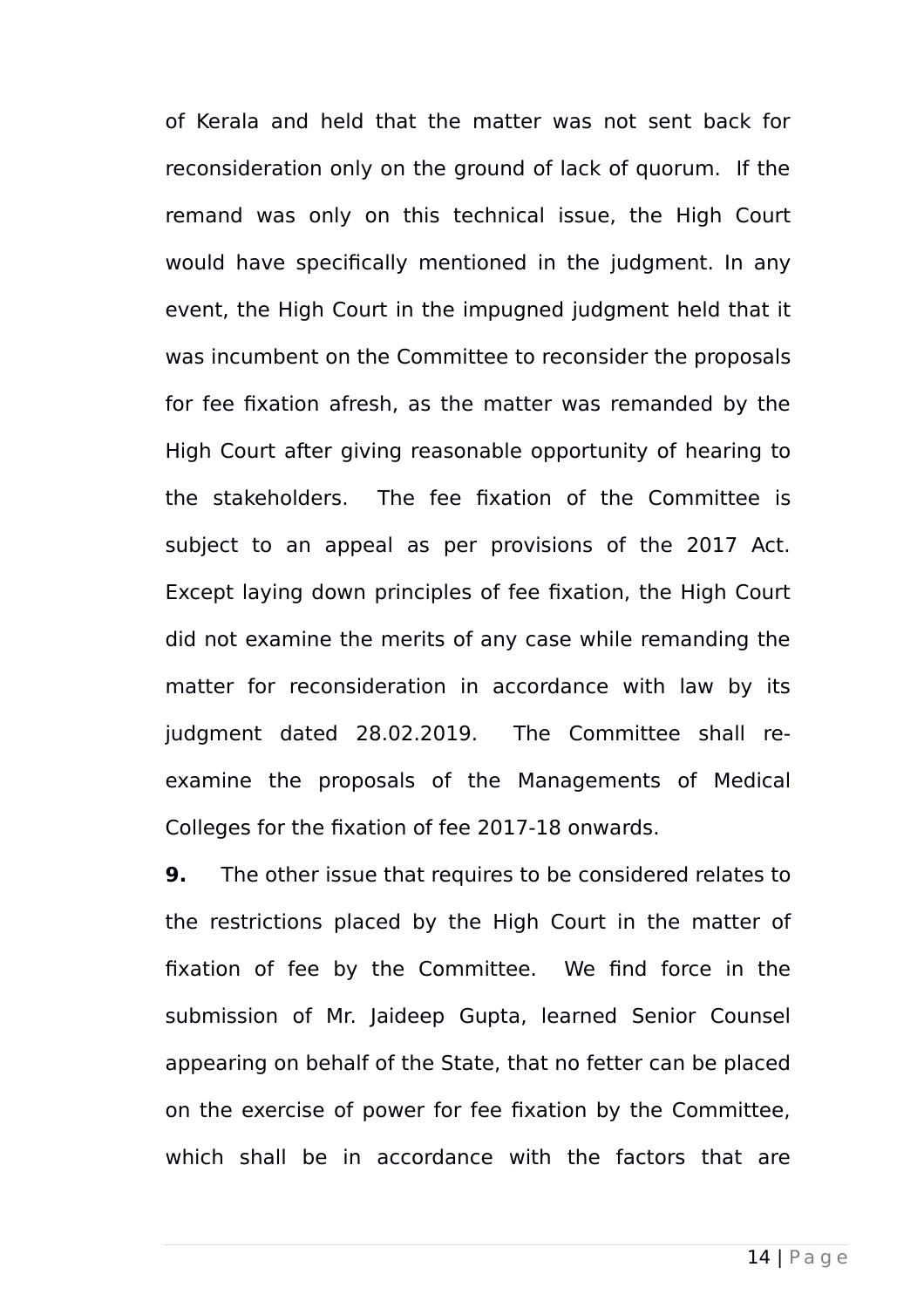mentioned in Section 11 of the 2017 Act. The High Court committed an error in directing the Committee to take into account only audited balance sheets, and provisional profit and loss accounts in the absence of audited balance sheets, to fix the fee. Though we are in agreement with the submission made on behalf of the managements that the fee as proposed by them should be considered by the Committee, it is no more res integra that the right conferred on the institutions to fix fee for professional courses is subject to regulation. It need not be reiterated that unaided professional institutions have the autonomy to decide on the fee to be charged, subject to the fee not resulting in profiteering or collection of capitation fee. Regulation of fee is within the domain of the Committee which shall ensure that the fee is non-exploitative and reasonable. There is no need to repeat the judgments of this Court, especially **P.A. Inamdar & Ors.** (supra), which have been copiously referred to by the High Court in the 3 rounds of litigation to indicate the principles to be followed for fixation of fee in private medical colleges. Suffice it to mention that the Committee shall reconsider the proposals of the managements for fee fixation 2017-18 onwards by taking into account the factors mentioned in Section 11 of the 2017 Act and the law laid